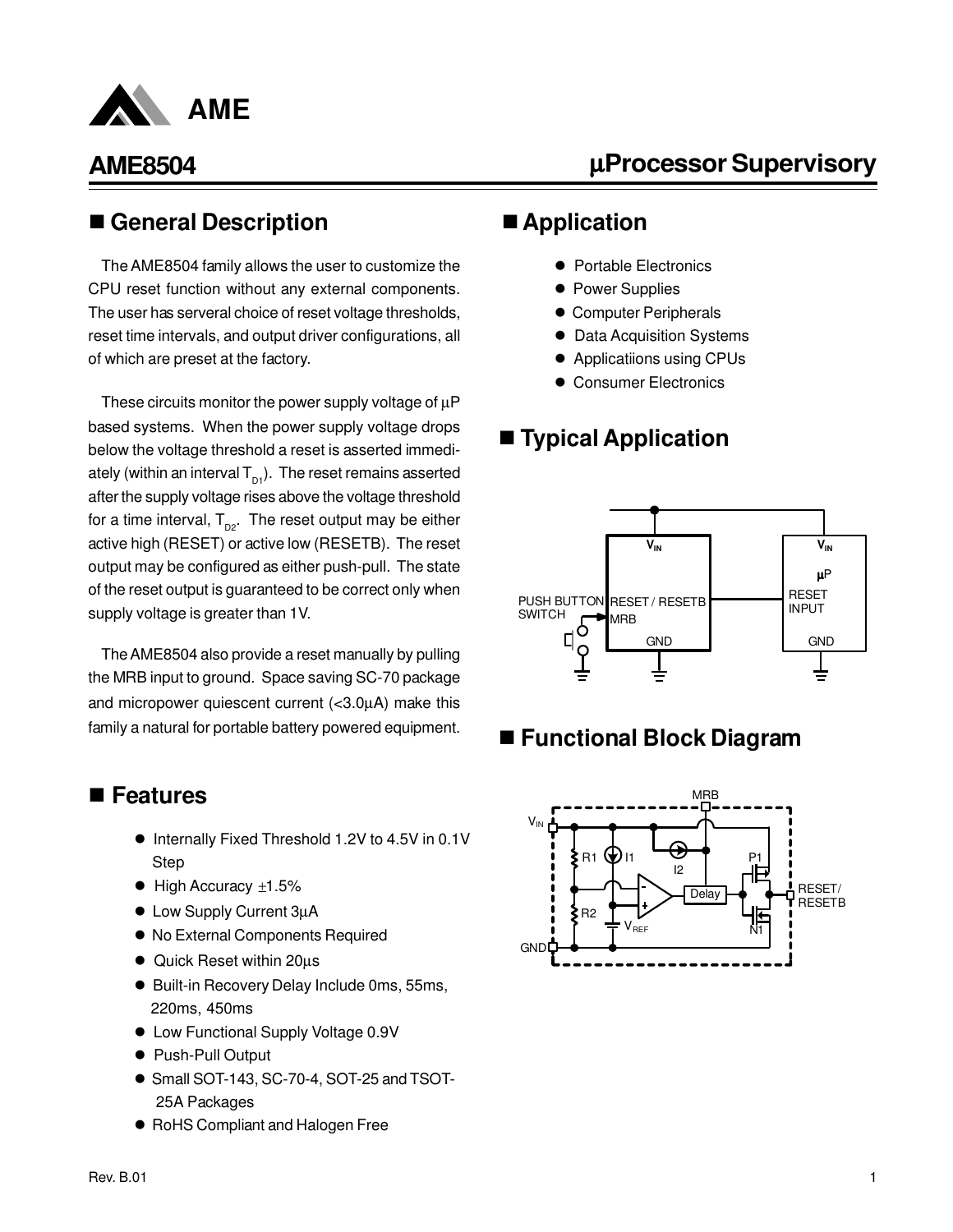

## µ**Processor Supervisory**

## ■ Pin Configuration

#### **SOT-25/TSOT-25A Top View**



#### **AME8504-AEVxxxxxx** 1. RESET/RESETB

- 2. IN
- 3. GND
- 4. MRB
- 5. NC

**\* Die Attach:**



 $1 \qquad 2 \qquad 3$ 

 $\overline{\phantom{a}}$ 

**SOT-25/TSOT-25A Top View**

#### **AME8504-BEVxxxxxx**

- 1. NC
- 2. GND
- 3. RESET/RESETB
- 4. MRB
- 5. IN
- **\* Die Attach: Conductive Epoxy**

**SOT-143 Top View**

#### 4 3 ш П **AME8504** T 1 2

**AME8504-A4Uxxxxx**

 **Non-Conductive Epoxy**

- 1. GND
- 2. RESET/RESETB
- 3. MRB
- 4. IN
- **\* Die Attach: Conductive Epoxy**



**SC-70-4**

#### **AME8504-AIUxxxxx**

- 1. GND
- 2. RESET/RESETB
- 3. MRB
- 4. IN

**\* Die Attach: Non-Conductive Epoxy**

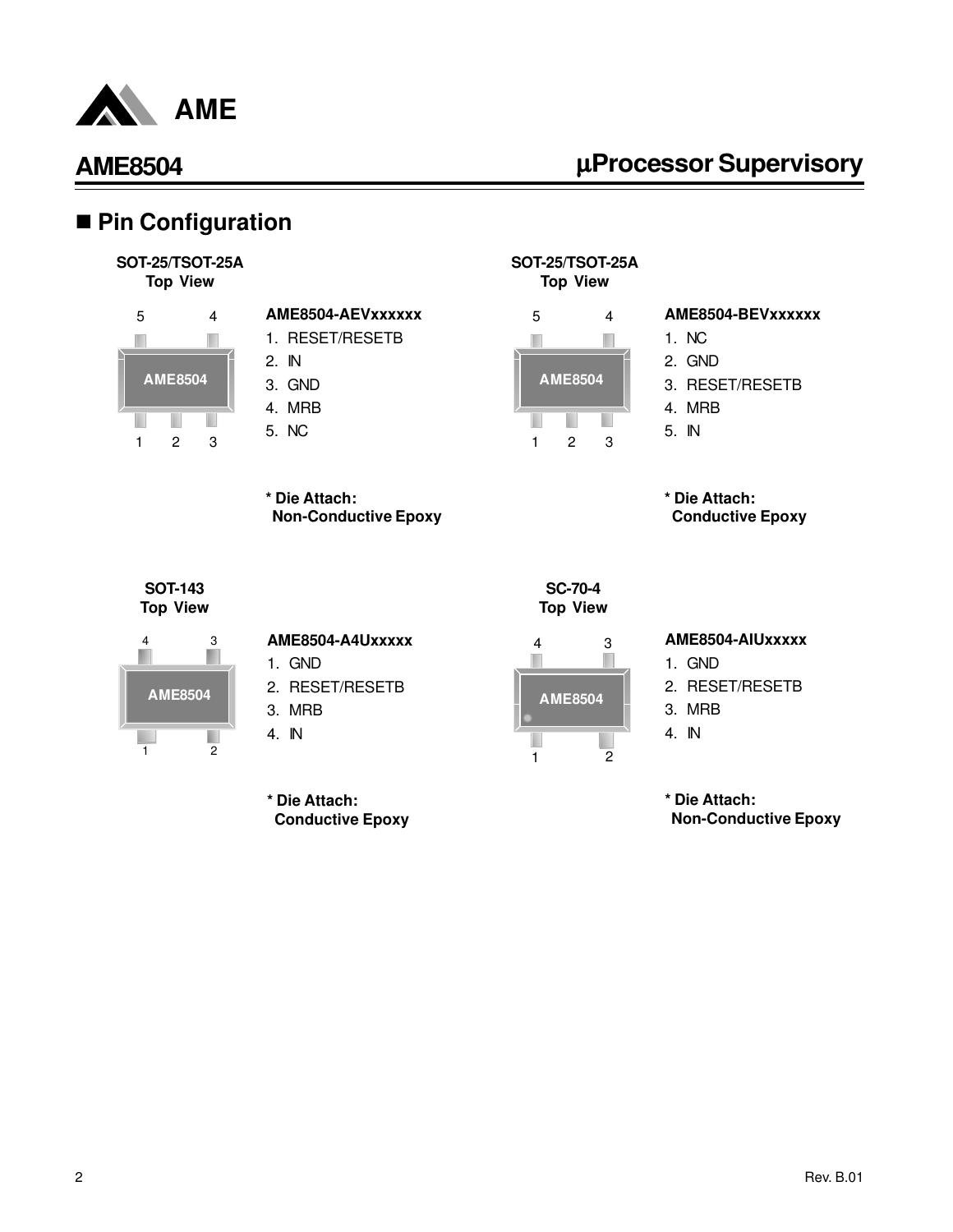

# µ**Processor Supervisory**

# n **Pin Description**

| Pin No. |                                  |                |                |                         |                                                                                                                                                                                                                                                                     |
|---------|----------------------------------|----------------|----------------|-------------------------|---------------------------------------------------------------------------------------------------------------------------------------------------------------------------------------------------------------------------------------------------------------------|
|         | <b>SOT-25</b><br><b>TSOT-25A</b> | <b>SOT-143</b> | <b>SC-70-4</b> | <b>Pin Name</b>         | <b>Pin Description</b>                                                                                                                                                                                                                                              |
| A       | в                                |                |                |                         |                                                                                                                                                                                                                                                                     |
|         | 3                                | $\overline{2}$ | 2              | RESET/<br><b>RESETB</b> | This pin can be ordered as RESET or RESETB. Reset is<br>active high.<br>RESETB is active low. It is also available with a push-pull.                                                                                                                                |
| 2       | 5                                | 4              | 4              | IN                      | Positive power supply. A reset is asserted after this voltage<br>drops below a predetermined level. After $V_{IN}$ rises above<br>that level the reset output remains asserted until the end of<br>the reset timeout periold.                                       |
| 3       | 2                                | 1              | 1              | <b>GND</b>              | Ground.                                                                                                                                                                                                                                                             |
| 4       | 4                                | 3              | 3              | <b>MRB</b>              | Manual RESET. Active low. Pulling this pin low forces a<br>reset. After a low to high transition reset, remains asserted<br>for exactly one reset timeout period. This pin is internally<br>pulled high. The pin is floating or tied to $V_{IN}$ , if it is unused. |
| 5       | 1                                | N/A            | N/A            | <b>NC</b>               | No connection. Not internally connected. Can left floating or<br>connected to GND.                                                                                                                                                                                  |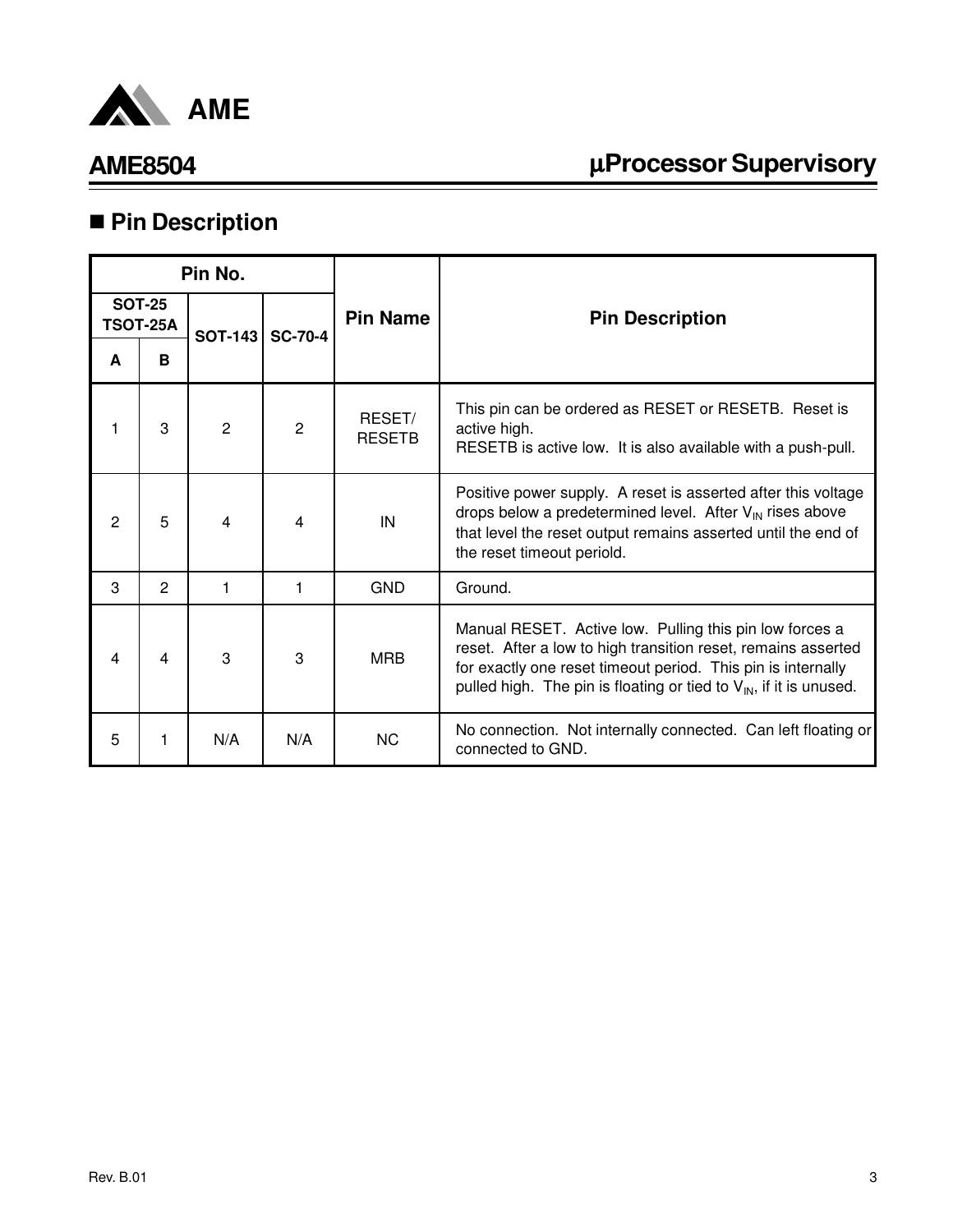

## $\blacksquare$  **Ordering Information**



|                       | <b>Pin Configuration</b>                                         | Package<br><b>Type</b> | <b>Number</b><br>of Pins | Output<br><b>Options</b>     | <b>Reset</b><br><b>Time</b><br>$(T_{D2NOM})$ | $V_{\text{IN}}$<br><b>Threshold</b><br>Voltage<br>(V <sub>TH</sub> ) | <b>Special Feature</b>                                |
|-----------------------|------------------------------------------------------------------|------------------------|--------------------------|------------------------------|----------------------------------------------|----------------------------------------------------------------------|-------------------------------------------------------|
| A<br>$(SOT-25)$ 2. IN | 1. RESET/RESETBE: SOT-2X<br>(TSOT-25A) 3. GND<br>4. MRB<br>5. NC | I: SC-70<br>4: SOT-143 | U: 4<br>V: 5             | A: RESETB<br><b>B: RESET</b> | B: 0ms<br>C: 55ms<br>D: 220ms<br>G: 450ms    | 120: 1.2V<br>130: 1.3V<br>140: 1.4V                                  | N/A: SOT-25<br>$K: 0.9$ mm max<br>(for TSOT-2XA Only) |
| B<br>$(SOT-25)$       | 1. NC<br>2. GND<br>(TSOT-25A) 3. RESET/RESETB<br>4. MRB<br>5. IN |                        |                          |                              |                                              | 480: 4.8V<br>490: 4.9V<br>500: 5.0V                                  |                                                       |
| A<br>$(SOT-143)$      | 1. GND<br>2. RESET/RESETB<br>3. MRB<br>4. IN                     |                        |                          |                              |                                              |                                                                      |                                                       |
| A<br>$(SC-70-4)$      | 1. GND<br>2. RESET/RESETB<br>3. MRB<br>4. IN                     |                        |                          |                              |                                              |                                                                      |                                                       |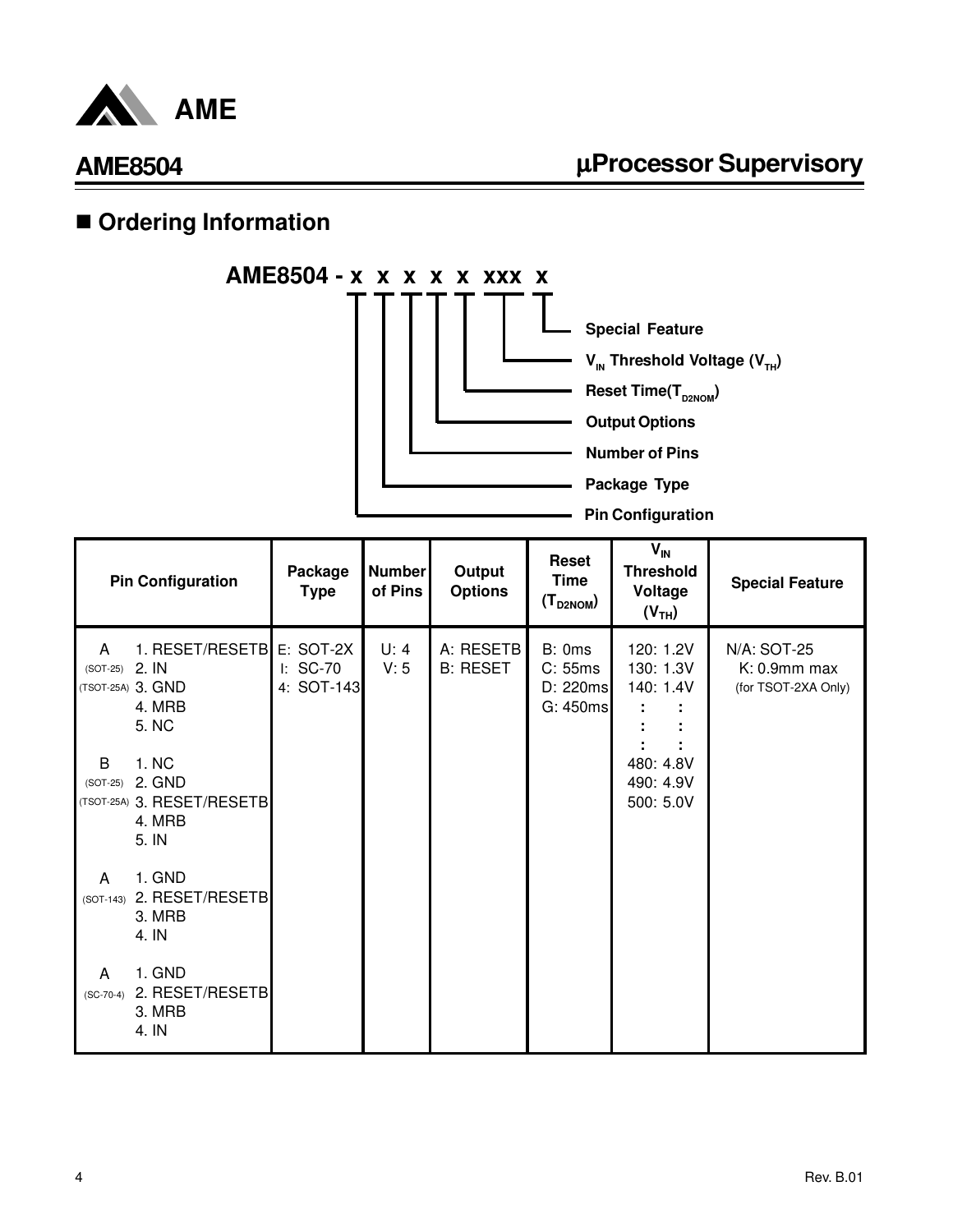# µ**Processor Supervisory**

## n **Absolute Maximum Ratings**

| <b>Parameter</b>               |            | <b>Maximum</b> | <b>Unit</b> |
|--------------------------------|------------|----------------|-------------|
| <b>Supply Voltage</b>          |            | 6              |             |
| Input Current, V <sub>IN</sub> |            | 20             | mA          |
| Output Current, RESET, RESETB  | 20         |                | mA          |
| <b>ESD Classification</b>      | <b>HBM</b> |                | kV          |
|                                | MМ         | 200            |             |

## ■ Recommended Operating Conditions

| <b>Parameter</b>           | <b>Symbol</b> | Rating          | Unit         |
|----------------------------|---------------|-----------------|--------------|
| Junction Temperature Range |               | $-40$ to $+125$ |              |
| Ambient Temperature Range  |               | $-40$ to $+85$  | $^{\circ}$ C |
| Storage Temperature Range  | <b>STG</b>    | $-65$ to $+150$ |              |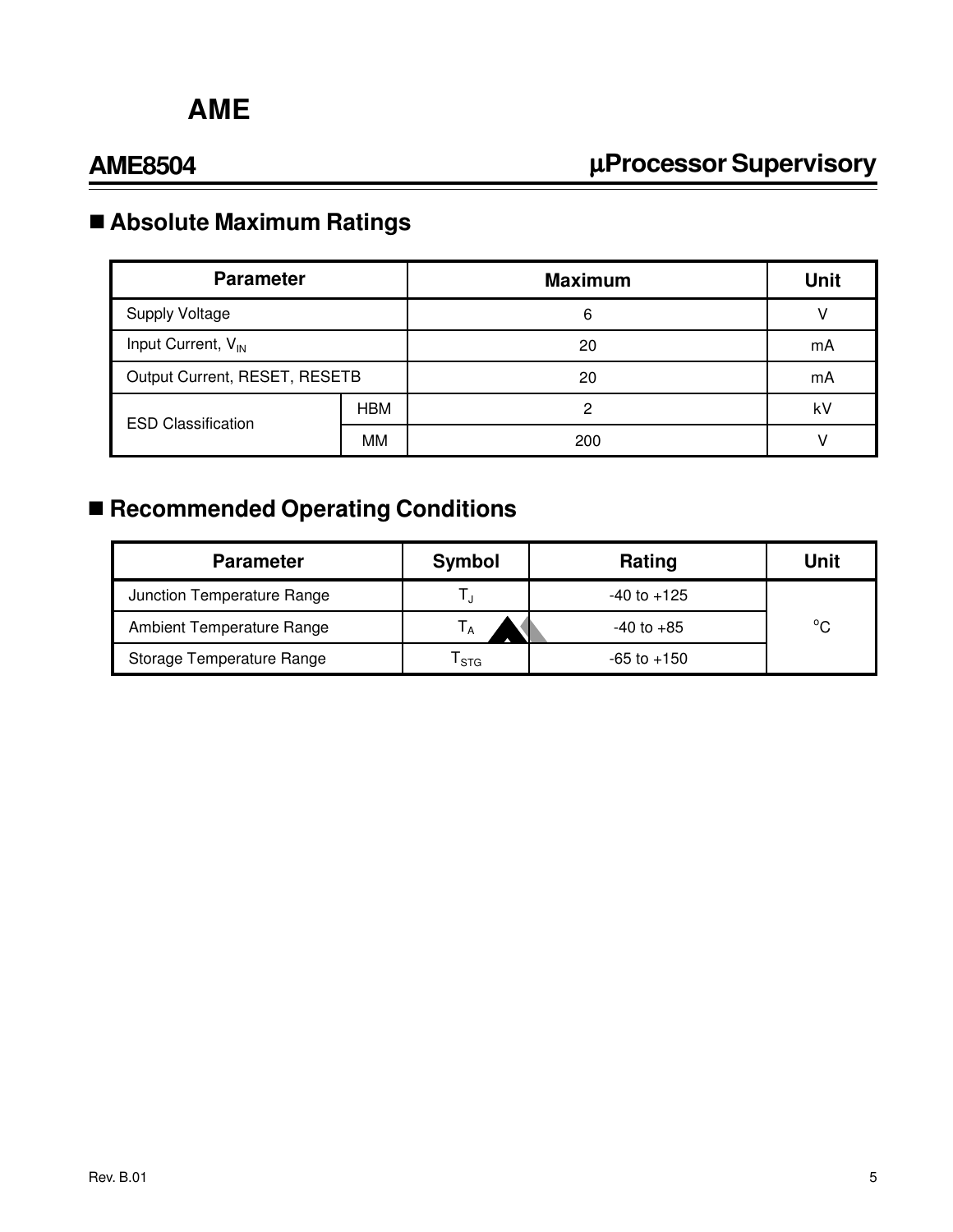

# µ**Processor Supervisory**

## n **Thermal Information**

| <b>Parameter</b>                                   | <b>Package</b>                                                                                                                                                      | <b>Die Attach</b>       | <b>Symbol</b>          | <b>Maximum</b> | <b>Unit</b>         |
|----------------------------------------------------|---------------------------------------------------------------------------------------------------------------------------------------------------------------------|-------------------------|------------------------|----------------|---------------------|
|                                                    | <b>SOT-23</b><br>TSOT-23A                                                                                                                                           | <b>Conductive Epoxy</b> |                        | 81             |                     |
|                                                    | <b>SOT-143</b>                                                                                                                                                      |                         |                        | 130            |                     |
| Thermal Resistance*<br>(Junction to Case)          | <b>SOT-23</b><br><b>SOT-25</b>                                                                                                                                      |                         | $\theta_{\text{JC}}$   | 140            | $^{\circ}$ C / W    |
|                                                    | TSOT-23A<br>TSOT-25A                                                                                                                                                | Non-Conductive Epoxy    |                        | 130            |                     |
|                                                    | SC-70-4<br><b>SOT-23</b><br><b>Conductive Epoxy</b><br>TSOT-23A<br><b>SOT-143</b><br><b>SOT-23</b><br><b>SOT-25</b><br>TSTO-23A<br>Non-Conductive Epoxy<br>TSOT-25A |                         | 120                    |                |                     |
|                                                    |                                                                                                                                                                     |                         |                        | 260            |                     |
|                                                    |                                                                                                                                                                     |                         | $\theta_{\mathsf{JA}}$ | 230            | $^{\circ}$ C / W    |
|                                                    |                                                                                                                                                                     |                         |                        | 350            |                     |
| <b>Thermal Resistance</b><br>(Junction to Ambient) |                                                                                                                                                                     |                         |                        | 280            |                     |
|                                                    |                                                                                                                                                                     |                         |                        | 250            |                     |
|                                                    | SC-70-4                                                                                                                                                             |                         |                        | 400            |                     |
|                                                    | <b>SOT-23</b>                                                                                                                                                       |                         |                        | 400            |                     |
|                                                    | TSOT-23A                                                                                                                                                            | <b>Conductive Epoxy</b> |                        | 455            |                     |
|                                                    | SOT-143                                                                                                                                                             |                         |                        | 285            |                     |
| Internal Power Dissipation                         | <b>SOT-23</b><br><b>SOT-25</b>                                                                                                                                      |                         | $P_D$                  | 400            | mW                  |
|                                                    | TSTO-23A<br>TSOT-25A                                                                                                                                                | Non-Conductive Epoxy    |                        | 400            |                     |
|                                                    | SC-70-4                                                                                                                                                             |                         |                        | 300            |                     |
| Lead Temperature (soldering 10 sec)**              |                                                                                                                                                                     |                         |                        | 260            | $^{\circ} \text{C}$ |

 $^*$  Measure  $\theta_{\text{JC}}$  on center of molding compound if IC has no tab.

\*\* MIL-STD-202G 210F.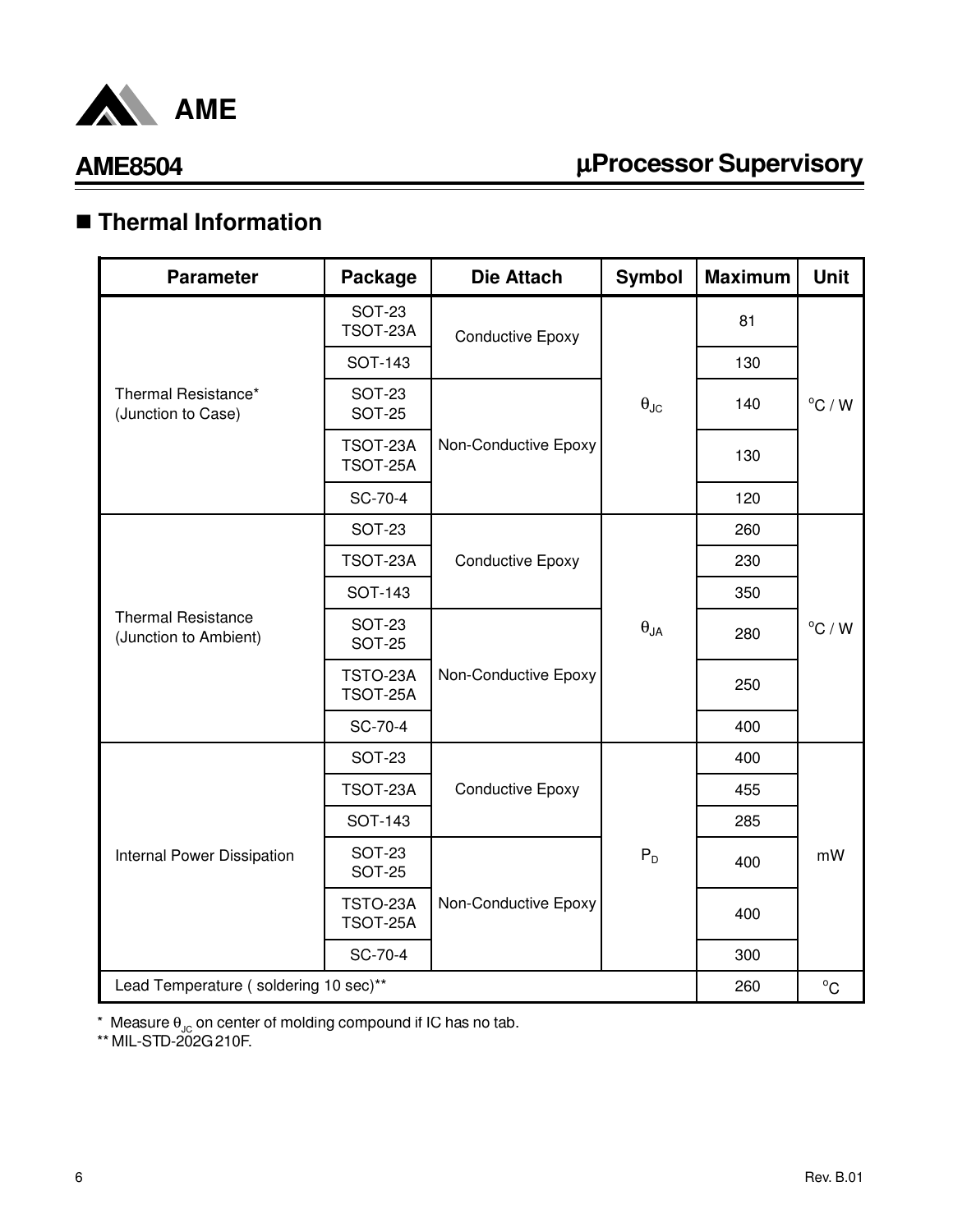

# µ**Processor Supervisory**

# n **Electrical Specifications**

 $T_{\rm A}$ =27°C, unless otherwise specified.

| <b>Parameter</b>                    |           | Symbol                     | <b>Test Condition</b>                                                                 | Min           | <b>Typ</b>            | <b>Max</b>  | <b>Units</b> |
|-------------------------------------|-----------|----------------------------|---------------------------------------------------------------------------------------|---------------|-----------------------|-------------|--------------|
|                                     |           |                            | <b>RESET</b>                                                                          | 0.9           |                       | 6           |              |
| Operating $V_{DD}(V_{OUT})$ Range   |           | $V_{DD}$                   | <b>RESET</b>                                                                          | 1.1           |                       | 6           | $\vee$       |
| <b>Supply Current</b>               |           | $I_{DD}$                   | $V_{DD} = 5V$ , T <sub>A</sub> =27 <sup>°</sup> C                                     |               | 3                     | 8           | μA           |
| <b>Reset Threshold</b>              |           | V <sub>TH</sub>            | $T_A = 27$ °C                                                                         |               | 1.2 to 4.5            |             | $\vee$       |
| <b>Threshold Voltage Accuracy</b>   |           | $\Delta V$ <sub>TH</sub>   | $T_A = 27^\circ C$                                                                    | $-1.5$        |                       | 1.5         | $\%$         |
| V <sub>DD</sub> Drop to Reset Delay |           | $t_{\mathsf{RD}}$          | Drop= $VTH$ -125mV                                                                    |               | 20                    |             | $\mu s$      |
|                                     | Version B |                            |                                                                                       | $\mathbf 0$   | $\mathbf 0$           | $\mathbf 0$ |              |
| <b>Reset Active Time</b>            | Version C |                            | $V_{DD} \ge 1.02 \times V_{TH}$                                                       | 35            | 55                    | 75          |              |
| Out Period                          | Version D | $t_{\mathsf{RP}}$          |                                                                                       | 143           | 220                   | 297         | ms           |
|                                     | Version G |                            |                                                                                       | 292           | 450                   | 608         |              |
| <b>MR Input Threshold</b>           |           | $V_{IL}$                   | $T_A = 27$ °C                                                                         |               |                       | 0.3         | $\vee$       |
|                                     |           | V <sub>IH</sub>            |                                                                                       | 0.8           |                       |             |              |
|                                     |           |                            | $V_{DD}$ < $V_{TH(MIN)}$ , $I_{SINK}$ =3.5mA,<br>$V_{TH} \geq 3V$                     |               |                       | 0.4         | V            |
| <b>RESET Output Voltage Low</b>     |           | $\mathsf{V}_{\mathsf{OL}}$ | $V_{DD}$ < $V_{TH(MIN)}$ , $I_{SINK}$ =1.2mA,<br>$V_{TH} \ge 1.8V$                    |               |                       | 0.3         |              |
|                                     |           |                            | $VTH(MIN) > VDD > 1V,$<br>$I_{\text{SINK}} = 0.5 \text{mA}$                           |               |                       | 0.3         |              |
|                                     |           |                            | $V_{DD} > V_{TH(MAX)}$<br>$I_{\text{SOURCE}} = 800 \mu A$ , $V_{\text{TH}} \ge 3V$    | $V_{DD}$ -1.5 |                       |             |              |
| <b>RESET Output Voltage High</b>    |           | $V_{OH}$                   | $V_{DD} > V_{TH(MAX)}$<br>$I_{\text{SOURCE}} = 500 \mu A$ , $V_{\text{TH}} \ge 1.8 V$ | $0.8 V_{DD}$  |                       |             | V            |
|                                     |           |                            | $V_{DD} > V_{TH(MAX)}$<br>$I_{\text{SOURCE}} = 200 \mu A$ , $V_{\text{TH}} \ge 1.1 V$ | $0.8 V_{DD}$  |                       |             |              |
|                                     |           |                            | $V_{DD} > V_{TH(MAX)}$ , $I_{SINK} = 3.5mA$ ,<br>$V_{TH} \geq 3V$                     |               |                       | 0.4         |              |
| <b>RESET Output Voltage Low</b>     |           | $V_{OL}$                   | $V_{DD} > V_{TH(MAX)}$ , $I_{SINK} = 1.2mA$ ,<br>$V_{TH} \ge 1.8V$                    |               |                       | 0.3         | V            |
|                                     |           |                            | $V_{DD} > V_{TH(MAX)}$ , $I_{SINK} = 0.5mA$ ,<br>$V_{TH} \ge 1.2V$                    |               |                       | 0.3         |              |
| <b>RESET Output Voltage High</b>    |           |                            | $1.1V < V_{DD} < V_{TH(MIN)}$<br>$I_{\text{SOURCE}} = 200 \mu A$                      | $0.8 V_{DD}$  |                       |             |              |
|                                     |           | $V_{OH}$                   | $1.8V < V_{DD} < V_{TH(MIN)}$<br>$I_{\text{SOURCE}} = 500 \mu A$                      | $0.8 V_{DD}$  |                       |             | V            |
|                                     |           |                            | $3V < V_{DD} < V_{TH(MIN)}$<br>$I_{\text{SOURCE}} = 800 \mu A$                        | $V_{DD}$ -1.5 |                       |             |              |
| Hysteresis Width                    |           | $V_{HYS}$                  |                                                                                       |               | $0.01V$ <sub>TH</sub> |             | V            |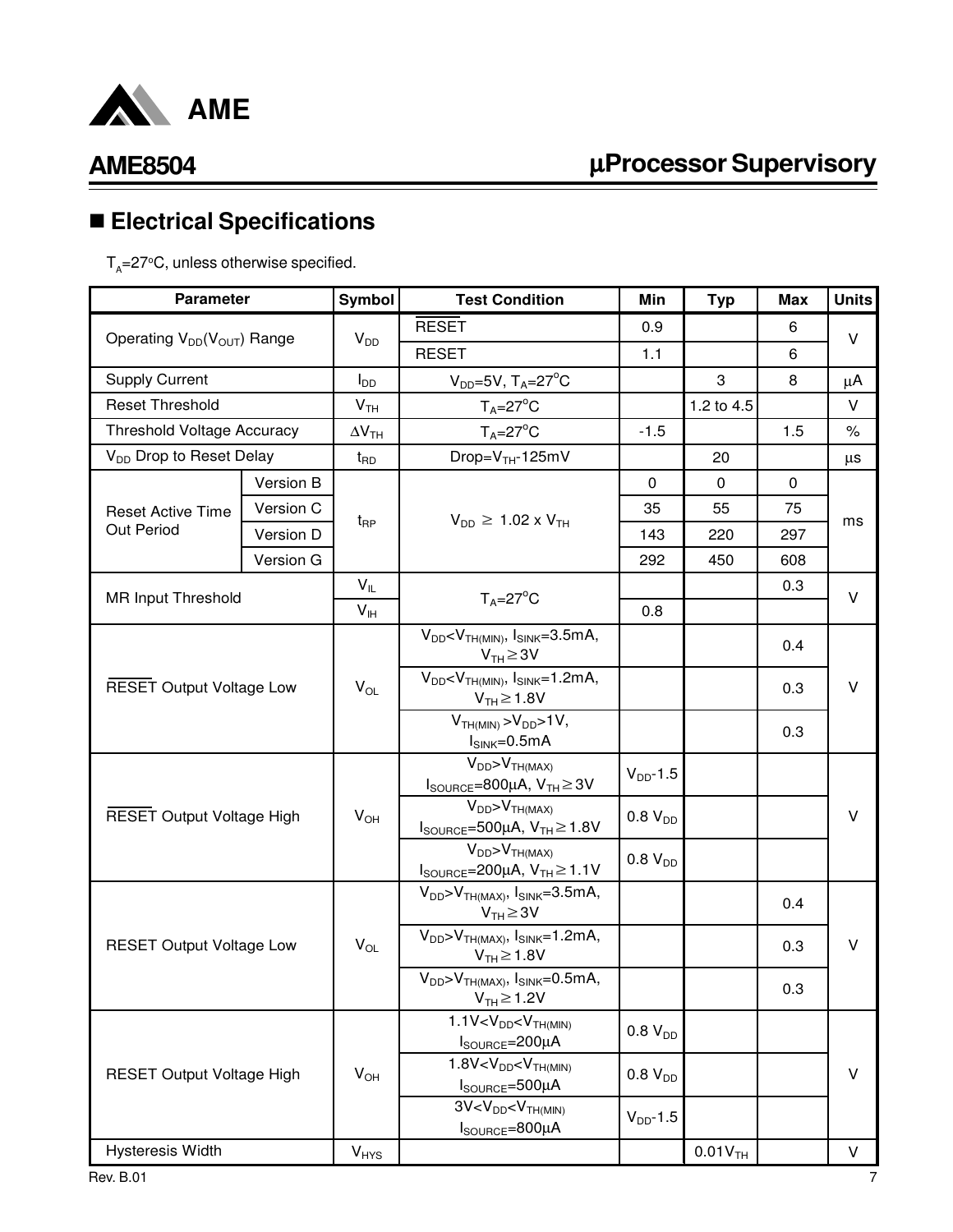

### ■ Characterization Curve



#### **Nch Driver Output Current vs VDS**



#### **Supply Current vs Input Voltage**



µ**Processor Supervisory**

**Output Voltage vs. Input Voltage**



#### **Nch Driver Output Current vs VDS**



#### **Supply Current vs Input Voltage**

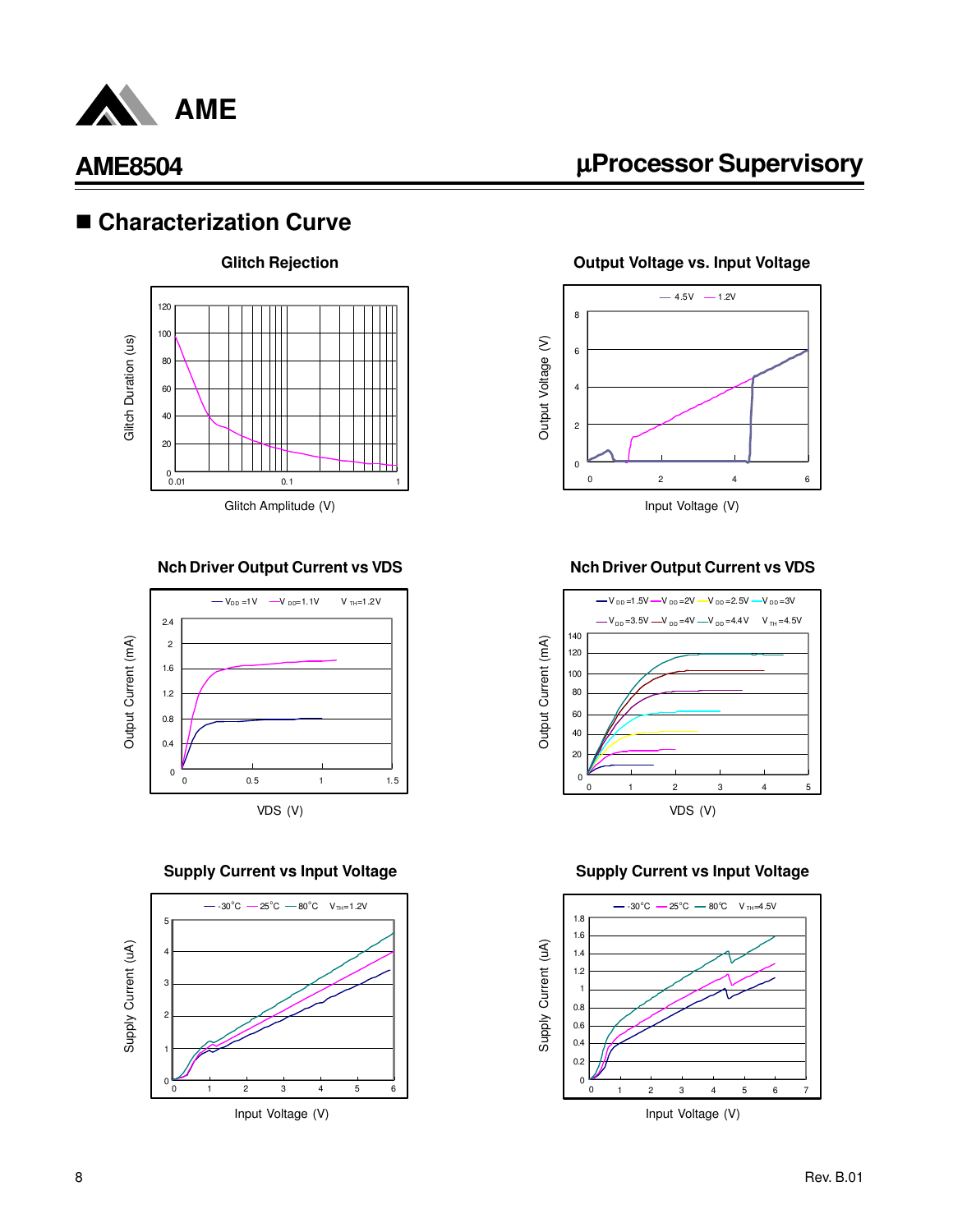

## ■ Characterization Curve (Contd.)

#### **Power-Down Reset vs. Temperature**



#### **Nch Driver Sink Current vs. Input Voltage**



#### **Pch Driver Output Vurrent vs. Input Voltage**



**Power-Down Reset vs. Temperature**



µ**Processor Supervisory**

Temperature  $(^{\circ}C)$ 

#### **Reset Threshold Derivation vs. Temperature**



#### **Power-Up Reset Time-Out vs. Temperature**



Temperature  $(^{\circ}C)$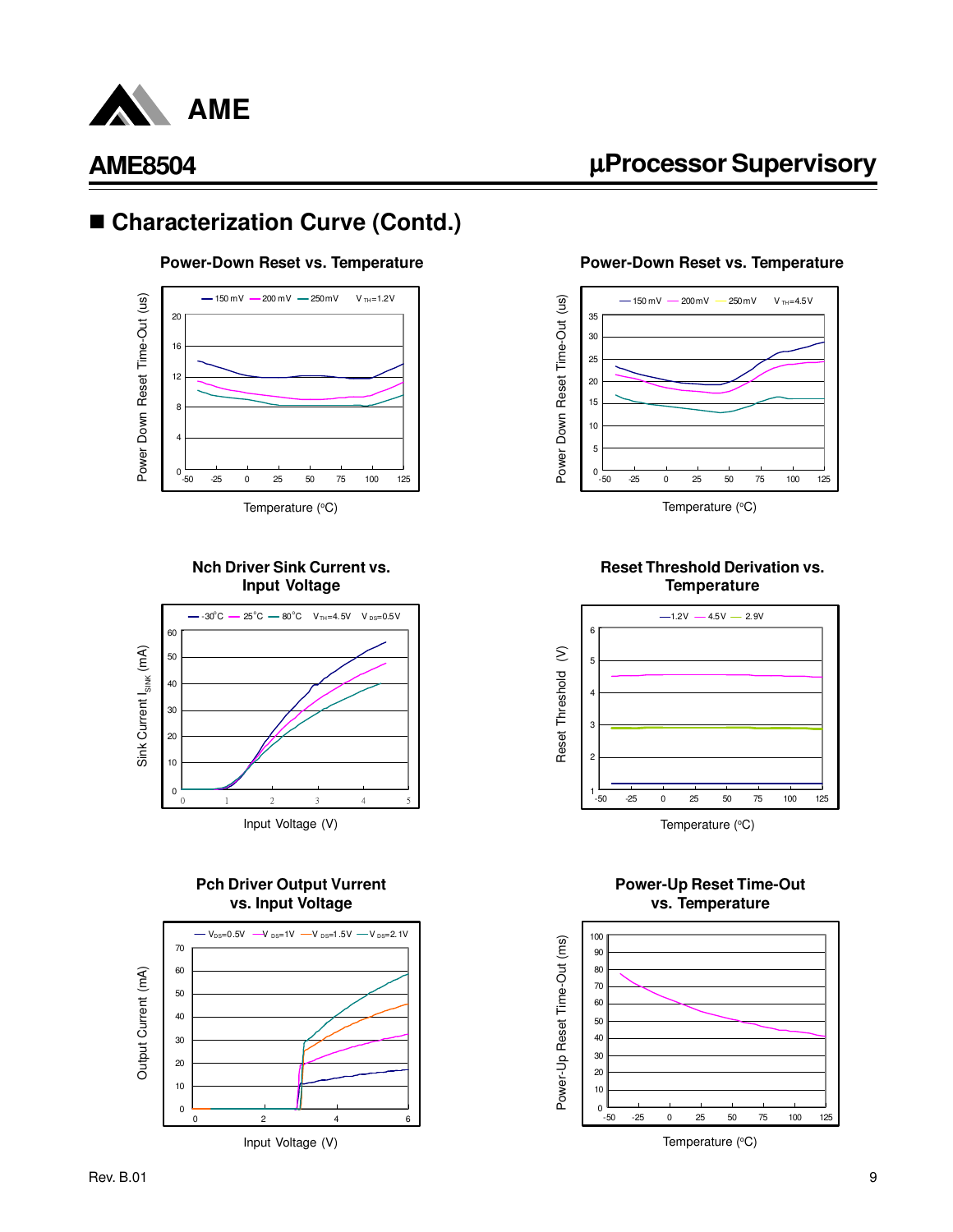

## ■ Characterization Curve (Contd.)

#### **Nch Driver Output Current vs VDS**



# µ**Processor Supervisory**

**Output Voltage vs. Input Voltage**

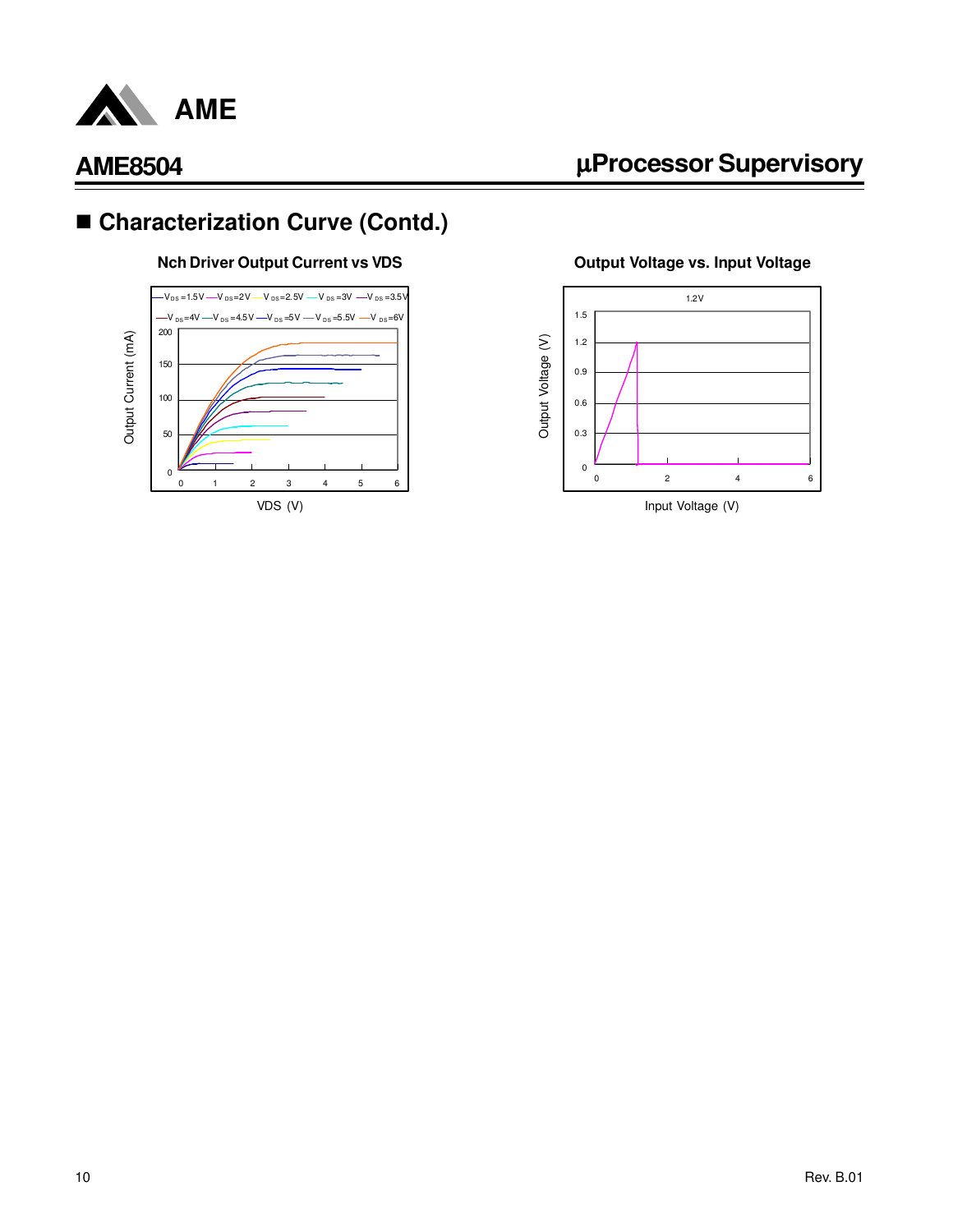

## n **Tape and Reel Dimension**

**SOT-143**



**Carrier Tape, Number of Components Per Reel and Reel Size**

| Package | <b>Carrier Width (W)</b> | Pitch (P)        | Pitch (P0)       | <b>Part Per Full Reel</b> | <b>Reel Size</b> |
|---------|--------------------------|------------------|------------------|---------------------------|------------------|
| SOT-143 | $8.0 \pm 0.1$ mm         | $4.0{\pm}0.1$ mm | $4.0 \pm 0.1$ mm | 3000pcs                   | $180±1$ mm       |

**SC-70-4**



**Carrier Tape, Number of Components Per Reel and Reel Size**

| Package | <b>Carrier Width (W)</b> | Pitch (P)        | Pitch (P0)       | <b>Part Per Full Reel</b> | <b>Reel Size</b> |
|---------|--------------------------|------------------|------------------|---------------------------|------------------|
| SC-70-4 | $8.0 \pm 0.1$ mm         | $4.0 \pm 0.1$ mm | $4.0{\pm}0.1$ mm | 3000pcs                   | $180±1$ mm       |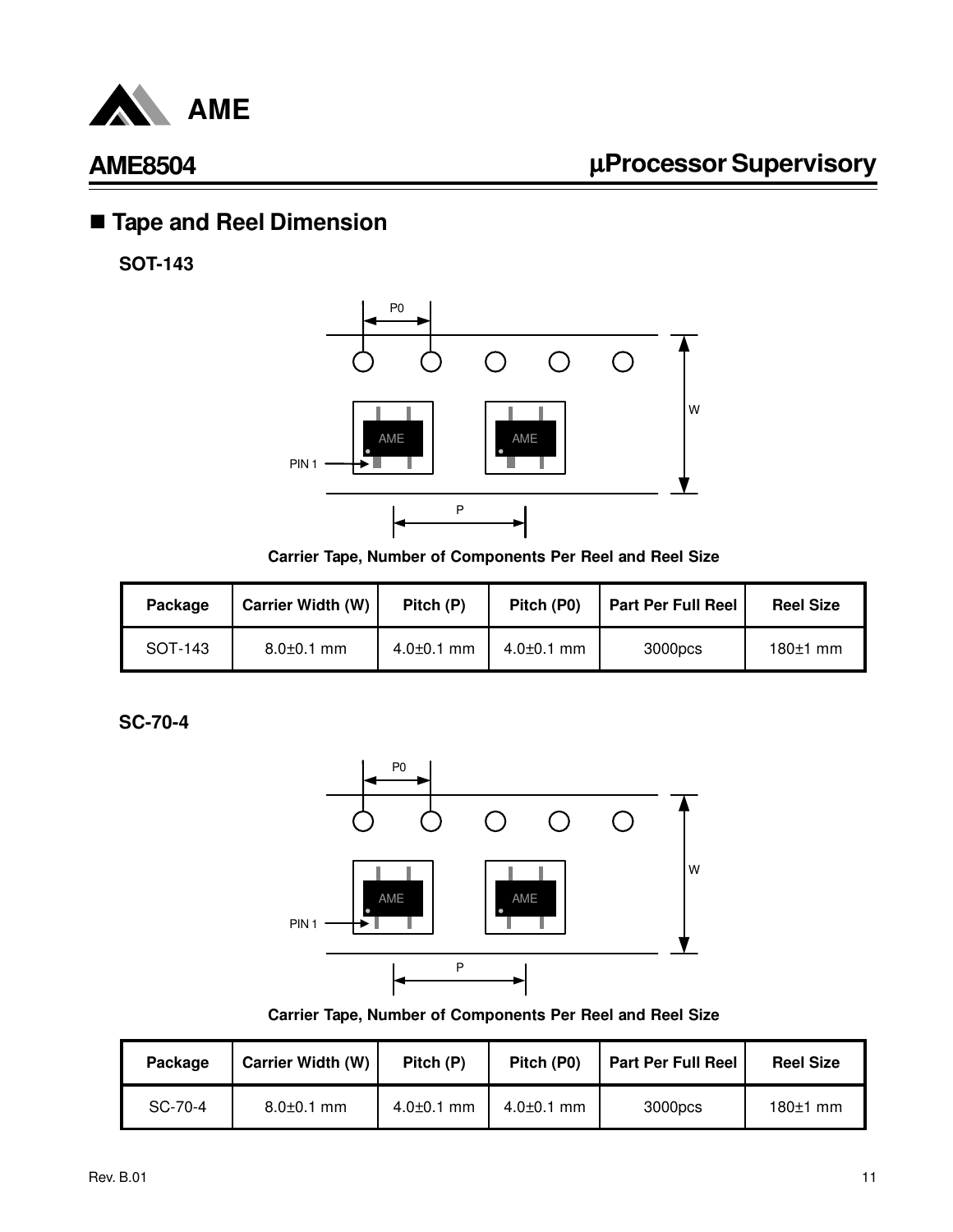

## ■ Tape and Reel Dimension (Contd.)

**SOT-25**



**Carrier Tape, Number of Components Per Reel and Reel Size**

| Package | <b>Carrier Width (W)</b> | Pitch (P)        | Pitch (P0)       | <b>Part Per Full Reel</b> | <b>Reel Size</b> |
|---------|--------------------------|------------------|------------------|---------------------------|------------------|
| SOT-25  | $8.0 \pm 0.1$ mm         | $4.0{\pm}0.1$ mm | $4.0{\pm}0.1$ mm | 3000pcs                   | $180±1$ mm       |

**TSOT-25A**



**Carrier Tape, Number of Components Per Reel and Reel Size**

| Package  | <b>Carrier Width (W)</b> | Pitch (P)        | Pitch (P0)       | <b>Part Per Full Reel</b> | <b>Reel Size</b> |
|----------|--------------------------|------------------|------------------|---------------------------|------------------|
| TSOT-25A | $8.0 \pm 0.1$ mm         | $4.0{\pm}0.1$ mm | $4.0 \pm 0.1$ mm | 3000pcs                   | $180±1$ mm       |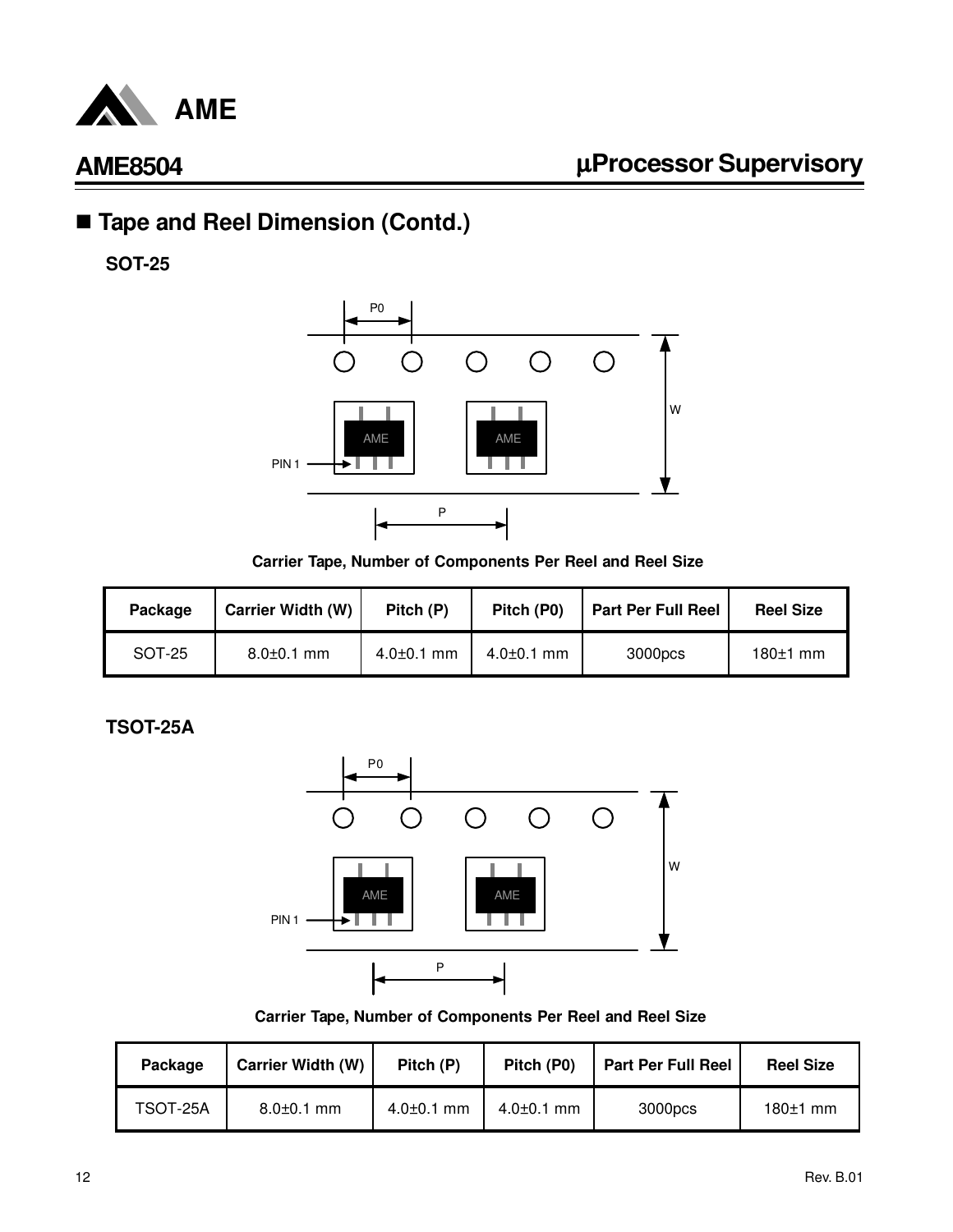

## µ**Processor Supervisory**

## ■ Package Dimension (Contd.)

**SOT-143**





**SIDE VIEW**



| <b>SYMBOLS</b> |             | <b>MILLIMETERS</b> | <b>INCHES</b> |             |  |
|----------------|-------------|--------------------|---------------|-------------|--|
|                | <b>MIN</b>  | <b>MAX</b>         | <b>MIN</b>    | <b>MAX</b>  |  |
| A              | 0.900       | 1.150              | 0.035         | 0.045       |  |
| A1             | 0.000       | 0.100              | 0.000         | 0.004       |  |
| A2             | 0.900       | 1.050              | 0.035         | 0.041       |  |
| b              | 0.300       | 0.500              | 0.012         | 0.020       |  |
| b1             | 0.750       | 0.900              | 0.030         | 0.035       |  |
| C              | 0.080       | 0.150              | 0.003         | 0.006       |  |
| D              | 2.800       | 3.000              | 0.110         | 0.118       |  |
| d              |             | 0.200 TYP          | 0.008 TYP     |             |  |
| Е              | 1.200       | 1.400              | 0.047         | 0.055       |  |
| E1             | 2.250       | 2.550              | 0.089         | 0.100       |  |
| e              |             | 0.950 TYP          |               | 0.037 TYP   |  |
| e1             | 1.800       | 2.000              | 0.071         | 0.079       |  |
| L              | 0.550 REF.  |                    |               | 0.022 REF   |  |
| L1             | 0.300       | 0.500              | 0.012         | 0.020       |  |
| θ              | $0^{\circ}$ | $8^{\circ}$        | $0^{\circ}$   | $8^{\circ}$ |  |

## n **Lead Pattern Drawing**



Note:

1. Lead pattern unit description:

 BSC: Basic. Represents theoretical exact dimension or dimension target.

- 2. Dimensions in Millimeters.
- 3. General tolerance 0.05mm unless otherwise specified.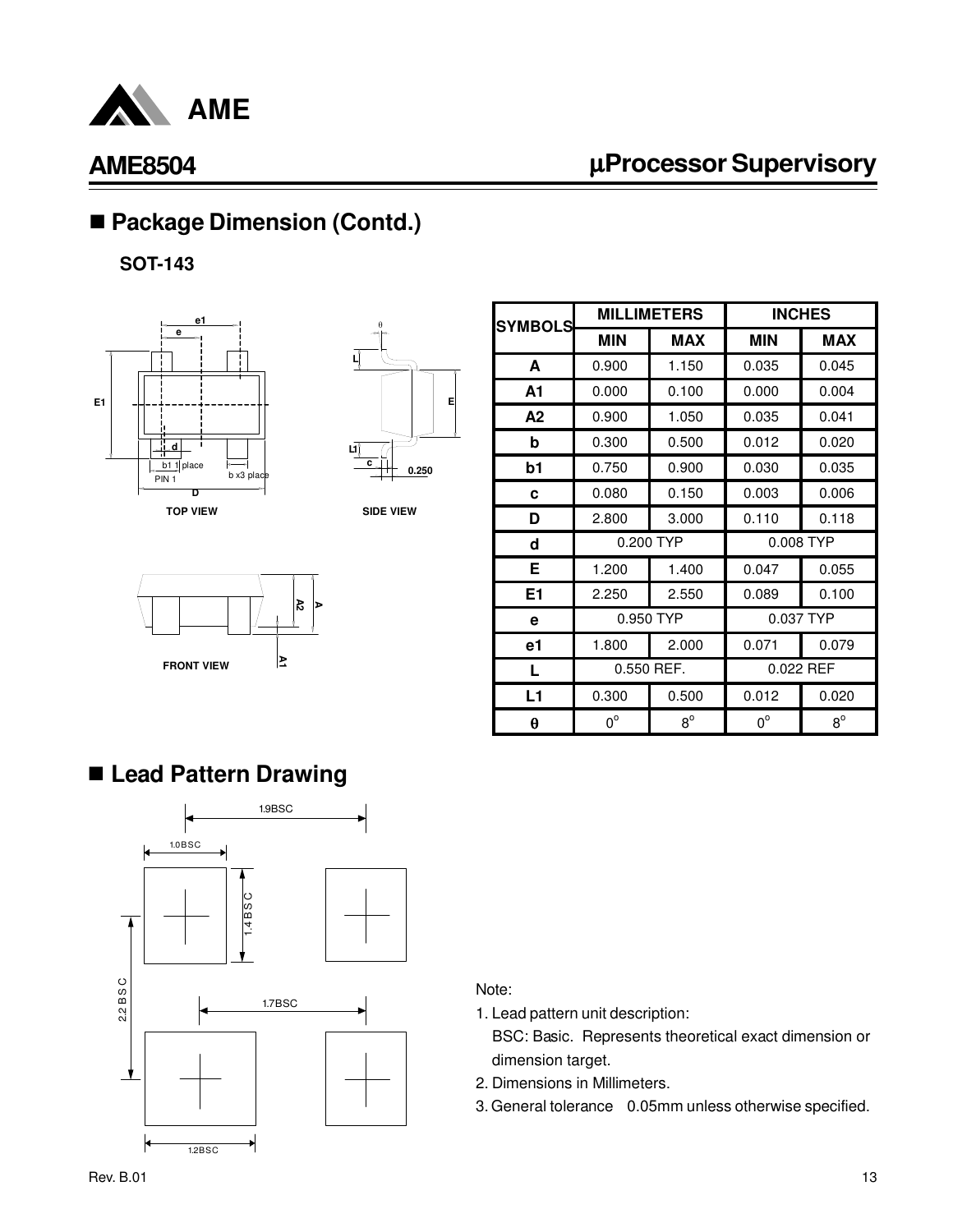

## µ**Processor Supervisory**

## ■ Package Dimension (Contd.)

**SC-70-4**





**SIDE VIEW**



| <b>SYMBOLS</b> |             | <b>MILLIMETERS</b> | <b>INCHES</b> |             |  |
|----------------|-------------|--------------------|---------------|-------------|--|
|                | <b>MIN</b>  | <b>MAX</b>         | <b>MIN</b>    | <b>MAX</b>  |  |
| A              | 0.900       | 1.100              | 0.035         | 0.043       |  |
| A1             | 0.000       | 0.100              | 0.000         | 0.004       |  |
| A2             | 0.900       | 1.000              | 0.035         | 0.039       |  |
| b              | 0.250       | 0.400              | 0.010         | 0.016       |  |
| b1             | 0.350       | 0.500              | 0.014         | 0.020       |  |
| C              | 0.080       | 0.150              | 0.003         | 0.006       |  |
| d              |             | 0.050 TYP          | 0.002 TYP     |             |  |
| D              | 2.000       | 2.200              | 0.079         | 0.087       |  |
| E              | 1.150       | 1.350              | 0.045         | 0.053       |  |
| E1             | 2.150       | 2.450              | 0.085         | 0.096       |  |
| е              |             | 0.650 TYP          |               | 0.026TYP    |  |
| e1             | 1.200       | 1.400              | 0.047         | 0.055       |  |
| L              | 0.525 REF   |                    |               | 0.021 REF   |  |
| L1             | 0.260       | 0.460              | 0.010         | 0.018       |  |
| θ              | $0^{\circ}$ | $8^{\circ}$        | $0^{\circ}$   | $8^{\circ}$ |  |

## n **Lead Pattern Drawing**



Note:

1. Lead pattern unit description:

 BSC: Basic. Represents theoretical exact dimension or dimension target.

- 2. Dimensions in Millimeters.
- 3. General tolerance  $\pm$  0.05mm unless otherwise specified.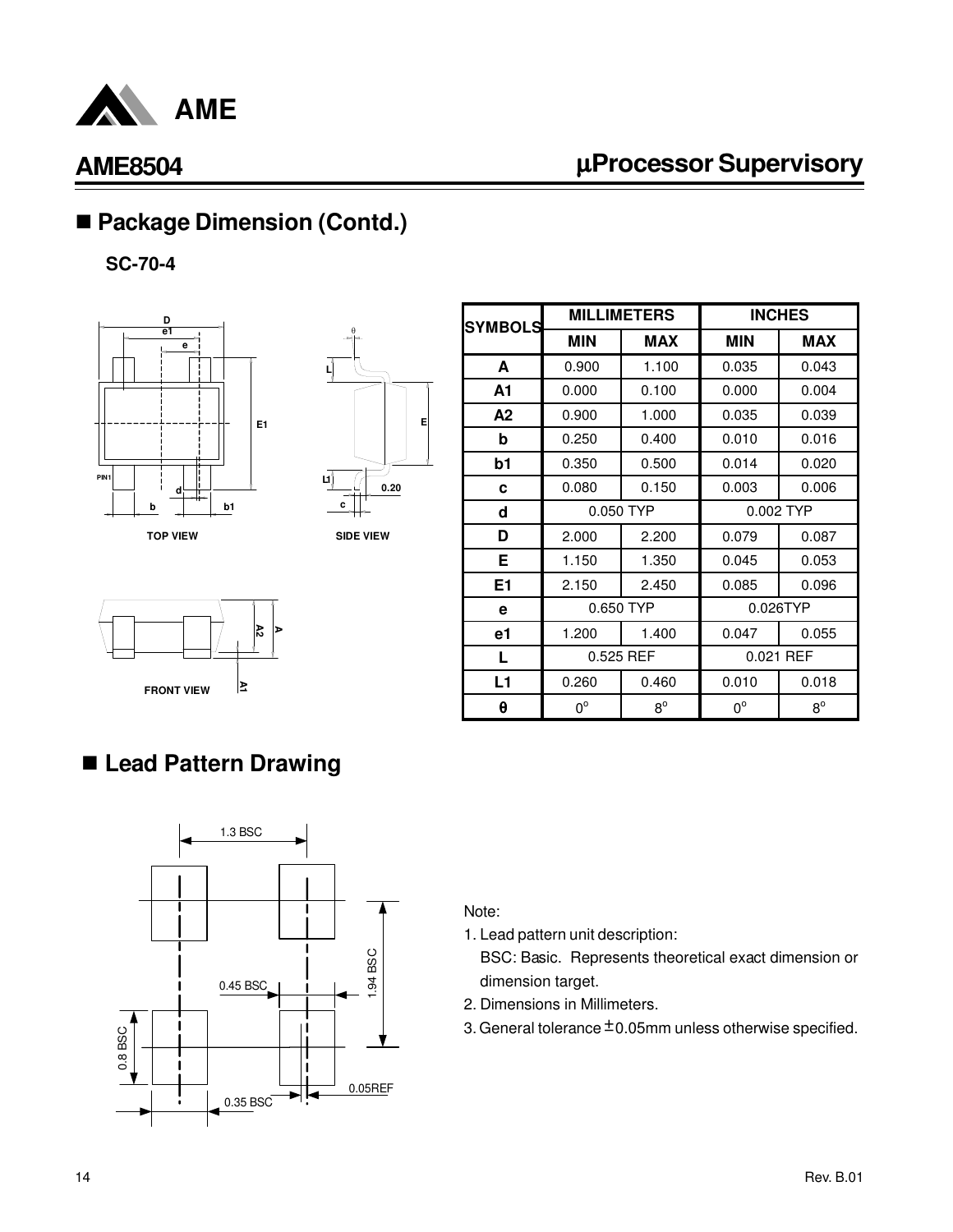

## µ**Processor Supervisory**

## ■ Package Dimension (Contd.)

**SOT-25**





| <b>SYMBOLS</b> | <b>MILLIMETERS</b> |              | <b>INCHES</b> |              |
|----------------|--------------------|--------------|---------------|--------------|
|                | MIN                | MAX          | MIN           | MAX          |
| А              | 0.90               | 1.30         | 0.0354        | 0.0512       |
| A <sub>1</sub> | 0.00               | 0.15         | 0.0000        | 0.0059       |
| b              | 0.30               | 0.55         | 0.0118        | 0.0217       |
| D              | 2.70               | 3.10         | 0.1063        | 0.1220       |
| E              | 1.40               | 1.80         | 0.0551        | 0.0709       |
| е              | 1.90 BSC           |              | 0.0748 BSC    |              |
| н              | 2.60               | 3.00         | 0.1024        | 0.1181       |
| L              | 0.37 BSC           |              | 0.0146 BSC    |              |
| θ1             | $0^{\circ}$        | $10^{\circ}$ | $0^{\circ}$   | $10^{\circ}$ |
| $S_1$          | 0.95 BSC           |              | 0.0374 BSC    |              |

## n **Lead Pattern Drawing**



#### Note:

1. Lead pattern unit description:

 BSC: Basic. Represents theoretical exact dimension or dimension target.

- 2. Dimensions in Millimeters.
- 3. General tolerance  $\pm$  0.05mm unless otherwise specified.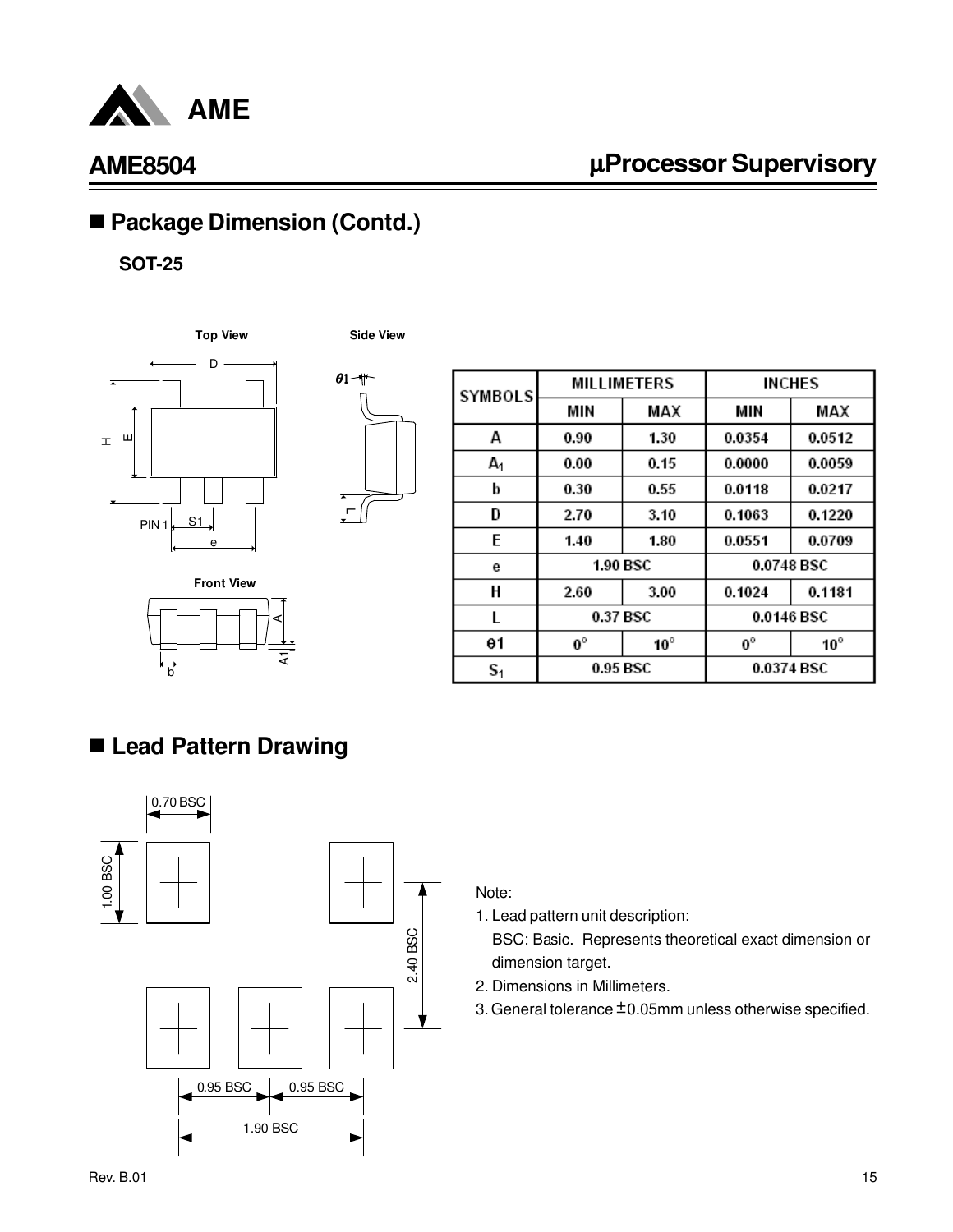

## µ**Processor Supervisory**

## ■ Package Dimension (Contd.)

**TSOT-25A**





| <b>SYMBOLS</b> | <b>MILLIMETERS</b> |             | <b>INCHES</b> |             |
|----------------|--------------------|-------------|---------------|-------------|
|                | <b>MIN</b>         | <b>MAX</b>  | <b>MIN</b>    | <b>MAX</b>  |
| A              | 0.700              | 0.900       | 0.028         | 0.035       |
| A1             | 0.000              | 0.100       | 0.000         | 0.004       |
| A2             | 0.700              | 0.800       | 0.028         | 0.031       |
| b              | 0.350              | 0.500       | 0.014         | 0.020       |
| c              | 0.080              | 0.200       | 0.003         | 0.008       |
| D              | 2.820              | 3.020       | 0.111         | 0.119       |
| Е              | 1.600              | 1.700       | 0.063         | 0.067       |
| E <sub>1</sub> | 2.650              | 2.950       | 0.104         | 0.116       |
| е              | 0.95 BSC           |             | 0.037 BSC     |             |
| e1             | 1.90 BSC           |             | 0.075 BSC     |             |
| L              | 0.300              | 0.600       | 0.012         | 0.024       |
| θ              | $0^{\circ}$        | $8^{\circ}$ | $0^{\circ}$   | $8^{\circ}$ |

## n **Lead Pattern Drawing**



#### Note:

- 1. Lead pattern unit description:
	- BSC: Basic. Represents theoretical exact dimension or dimension target.
- 2. Dimensions in Millimeters.
- 3. General tolerance  $\pm$  0.05mm unless otherwise specified.